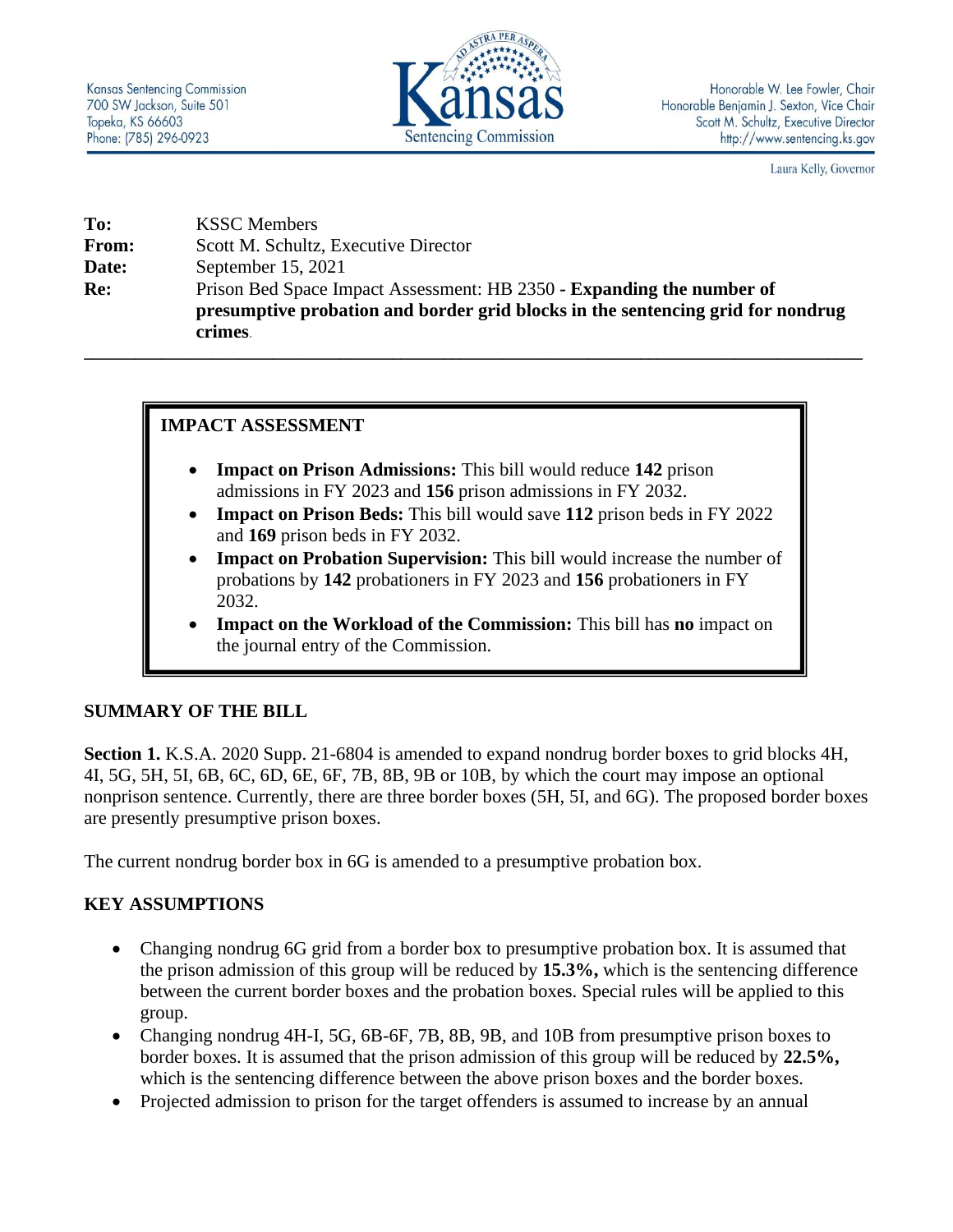average of 1%, which is the same percentage used with the baseline prison population forecast produced in August 2021 by the Kansas Sentencing Commission.

- The length of stay in prison for the N7 to N10 offenders will be 80% (20% good time) of their pronounced sentence, less jail and program credits.
- The length of stay in prison for the N4 to N6 offenders will be 85% (15% good time) of their pronounced sentence, less jail and program credits.
- It is assumed that the effective date is on July 1, 2021.

# **FINDINGS**

• In FY 2020, 3,391 nondrug offenders fell on the presumptive probation grid boxes. The severity levels and criminal history categories were as follows:

| <b>Severity</b> |     | <b>Subtotal</b> |     |     |     |     |     |      |
|-----------------|-----|-----------------|-----|-----|-----|-----|-----|------|
| <b>Level</b>    | C   | D               | E   | F   | G   | H   |     |      |
| N <sub>6</sub>  |     |                 |     |     |     | 24  | 53  | 77   |
| N7              | 131 | 93              | 119 | 57  | 106 | 113 | 238 | 857  |
| N8              | 153 | 51              | 196 | 71  | 99  | 85  | 154 | 809  |
| N9              | 337 | 124             | 292 | 112 | 202 | 164 | 294 | 1525 |
| N10             | 25  |                 | 24  | 15  | 16  | 21  | 17  | 123  |
| <b>Total</b>    | 646 | 273             | 631 | 255 | 423 | 407 | 756 | 3391 |

- o Of the 3,391 offenders, **473 (14.0%)** were sentenced to prison, 86% of them with special sentencing rules applied.
- In FY 2020, 216 nondrug offenders whose severity levels and criminal history categories fell on sentencing grid border boxes. Of this number:
	- o **77 (35.6%)** were sentenced to prison with an average length of 30.5 months; and
	- o 139 (64.4%) were sentenced to probation.
	- o The severity levels and criminal history category of these offenders were as follows:

| <b>Severity</b> | <b>Criminal History</b> | <b>Subtotal</b> |     |     |
|-----------------|-------------------------|-----------------|-----|-----|
| <b>Level</b>    |                         |                 |     |     |
| N <sub>5</sub>  |                         | 39              | 145 | 184 |
| N <sub>6</sub>  | 32                      |                 |     | 20  |
| <b>Total</b>    | 32                      | 39              | 145 |     |

- In FY 2020, **903** offenders whose sentences fell on the following grids. Of this number:
	- o **471 (52.2%)** were sentenced to prison with an average length of 22.8 months; and
	- o 432 (47.8%) were sentenced to probation.

| <b>Severity</b> | <b>Criminal History</b> |  |  |  |  |   |           |  |                 |
|-----------------|-------------------------|--|--|--|--|---|-----------|--|-----------------|
| Level           |                         |  |  |  |  | ⌒ |           |  | <b>Subtotal</b> |
| N4              |                         |  |  |  |  |   | c<br>1. J |  | 46              |